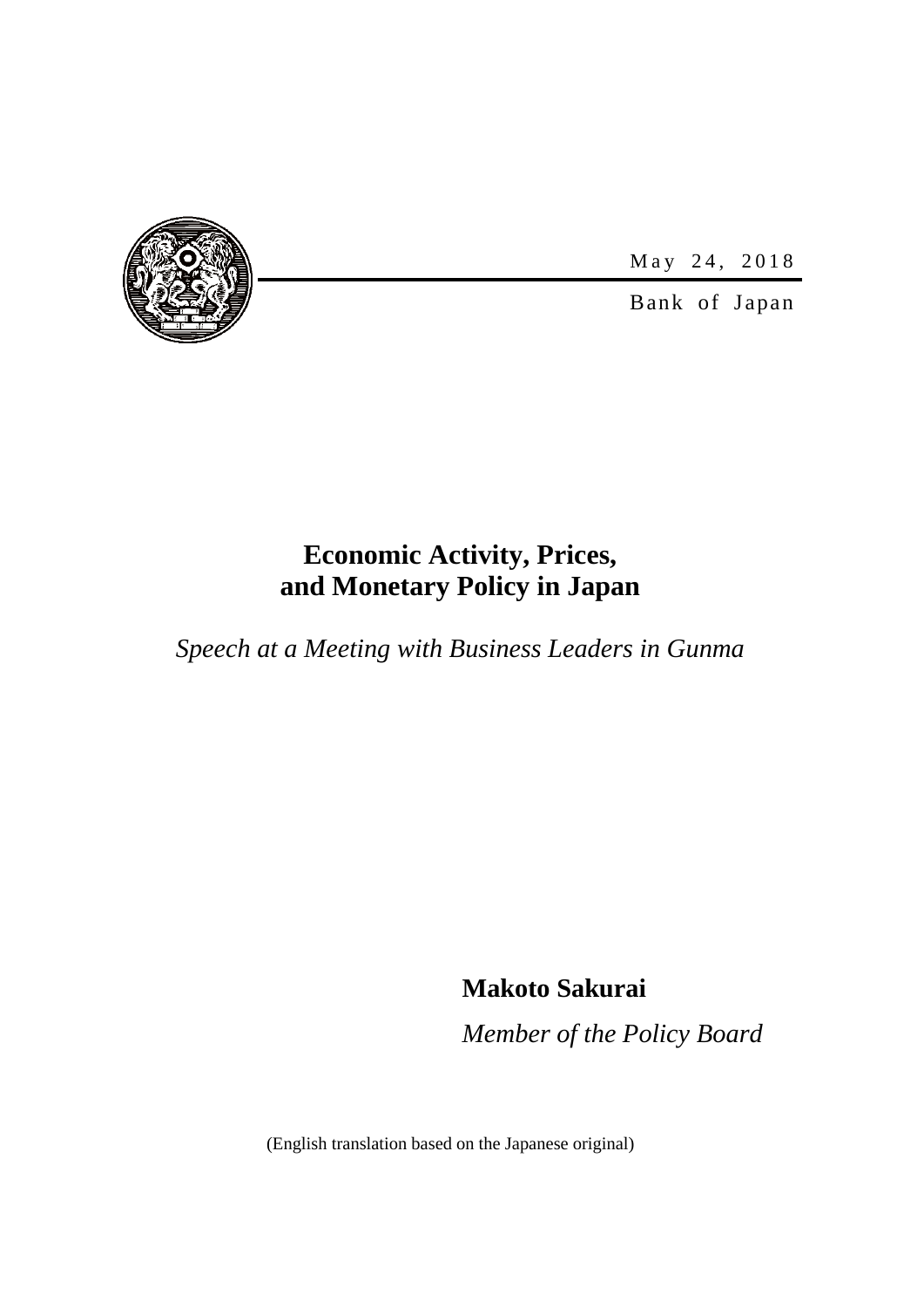# **I. Economic Activity at Home and Abroad: Recent Developments and the Outlook A. Overseas Economies**

Let me start with developments in overseas economies.

Overseas economies have continued to grow firmly on the whole. Trade activity was sluggish globally following the financial crisis of 2008, but it has been recovering markedly recently. Under these circumstances, as favorable effects spill over from advanced to emerging economies, the momentum toward recovery is spreading to broader regions. Global financial markets, which became somewhat unstable from February, have been regaining calmness of late.

Looking at developments in detail, the U.S. economy has been expanding. As exports have been on an increasing trend, business and household sentiment is improving as well. Expansionary fiscal measures taken by the U.S. government are also expected to push domestic demand upward in the short term. The European economy also has continued to recover firmly as a trend. Although several economic indicators have showed signs of a slowdown recently, this is considered to be due to temporary factors such as a reaction to the high growth that continued until the end of 2017, unfavorable weather conditions, and industrial strikes.

Among emerging economies, the Chinese economy has continued to see stable growth on the whole. Exports have been increasing, and domestic demand has continued to be firm, underpinned by growth in public investment. In the NIEs and the ASEAN countries, exports have been following an uptrend, and domestic demand has been resilient on the back of the improvement in business and household sentiment and economic stimulus measures taken by their authorities. Commodity-exporting economies such as Brazil, Russia, and South Africa have been recovering moderately as their central banks have been engaging in monetary easing following the declines in their inflation rates.

Since February 2018, global financial markets, mainly in the United States, have exhibited unstable movements. However, this is considered to represent a strong reaction to the steep stock price rise from the latter half of 2017, which was partly caused by expectations for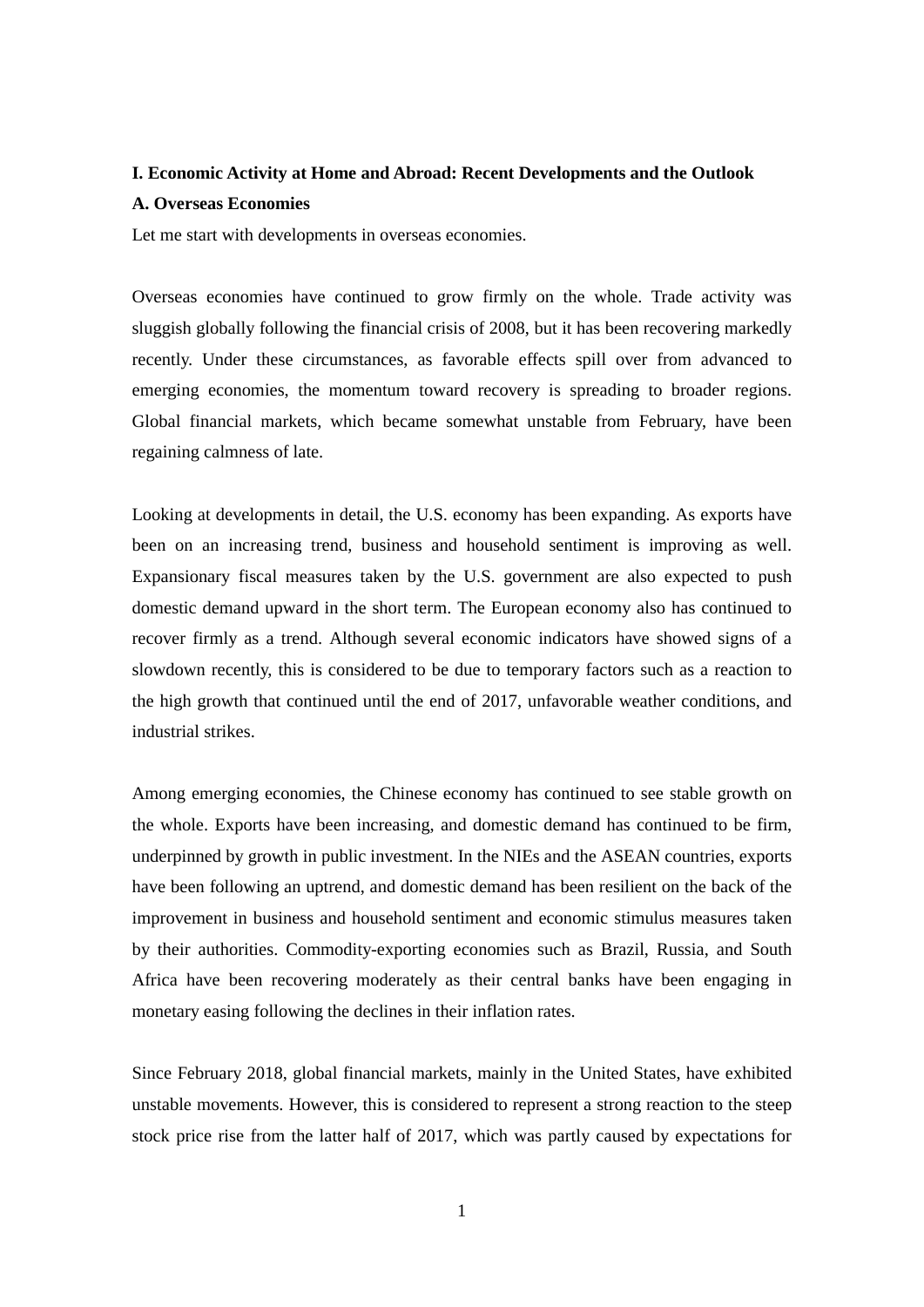fiscal expansion in the United States, and to the overheated speculative trading in some countries of financial products, betting on a decline in financial market volatility. Recently, as these developments have subsided, global financial markets seem to be regaining calmness.

As for the outlook, overseas economies are expected to continue growing firmly. As trade activity in the manufacturing sector has stayed firm globally, advanced and emerging economies are expected to grow in a well-balanced manner. According to the April 2018 *World Economic Outlook* (WEO) released by the International Monetary Fund (IMF), the global growth rate was projected at 3.9 percent in each of 2018 and 2019, up slightly from 3.8 percent in 2017.

#### **B. Recent Developments in Japan's Economy**

Next, I will discuss developments in Japan's economy.

Japan's economy is expanding moderately, with steady growth in overseas economies as well as highly accommodative financial conditions and government spending. A virtuous cycle operating from income to spending has become stronger in both the corporate and household sectors, and the economy is in the process of shifting from growth led by external demand to more self-sustaining growth accompanied by a recovery in domestic demand. The economy recorded positive growth for the eighth consecutive quarter until the end of 2017. Although it marked small negative growth in the January-March quarter of 2018, this was due to temporary factors such as unfavorable weather conditions. As relatively high economic growth has continued as a trend, the positive output gap -- an indicator of the utilization of capital and labor -- has been widening steadily. Amid the growing supply-side constraints in some sectors of the economy, firms are taking measures to enhance supply capacity, such as increasing their labor force, making business fixed investment that is intended to promote labor saving and expand production capacity, and streamlining their business processes. As a result, Japan's economy has maintained well-balanced growth on both the demand and supply sides.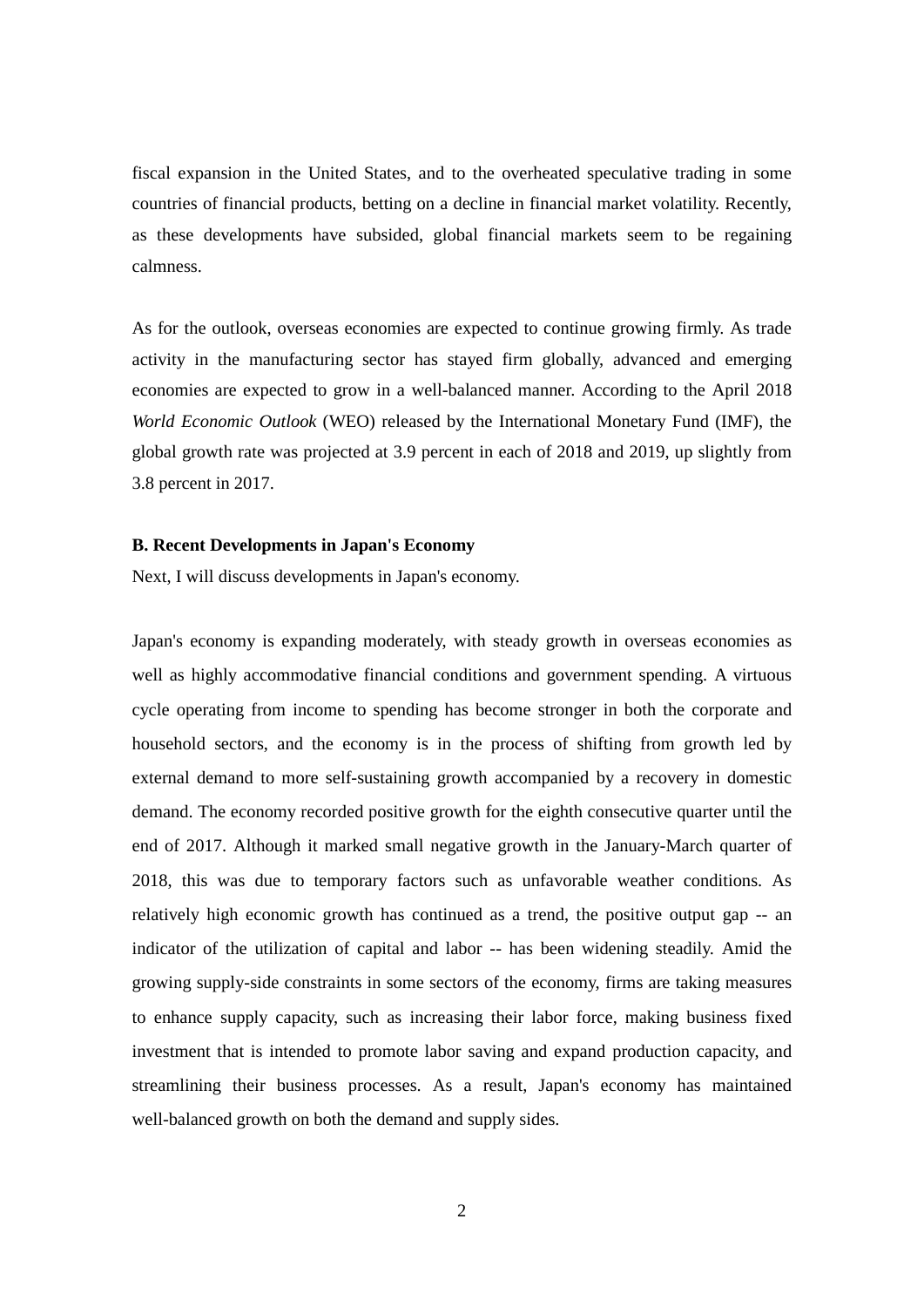Looking at developments in more detail, in the corporate sector, exports have been on an increasing trend on the back of the firm growth in overseas economies. For example, here in Gunma Prefecture, exports, particularly of transportation machinery, showed strength. A factor contributing to the strength in overall exports is the growth in inbound demand led by the increasing number of visitors to the World Heritage site Tomioka Silk Mill and to popular hot springs. As Japan's economy has continued to grow moderately, corporate profits and business sentiment also have maintained their improving trend. While labor shortages have continued and supply-side constraints gradually have become apparent, as evidenced by delays in procurement of some components in the manufacturing sector and an increase in front-loaded orders placed in anticipation of future delays, firms are becoming more active in making business fixed investment intended to promote labor saving and expand production capacity. According to the Bank's March 2018 *Tankan* (Short-Term Economic Survey of Enterprises in Japan), the diffusion index for business conditions for all industries and enterprises improved for the seventh consecutive quarter, reaching the highest level since  $1991<sup>1</sup>$  $1991<sup>1</sup>$  Business fixed investment plans for all industries and enterprises, including financial institutions, showed a relatively strong year-on-year increase of 4.3 percent for fiscal 2017 and 2.0 percent for fiscal 2018.

Let us turn to the household sector. Labor market conditions have tightened steadily as the number of employees has increased. The active job openings-to-applicants ratio has surpassed the peak level observed during the bubble period. The unemployment rate is 2.5 percent, a level that essentially represents a situation close to full employment. Firms are making active efforts to secure their labor force while expanding the scope of workers who may be employed and are promoting a shift from non-regular to regular employment. Wages of part-time employees, which are responsive to labor market conditions, have risen markedly. Although wages of regular employees -- the majority of employees -- have continued to increase only moderately, there are signs of gradual yet stronger improvement in wages. For example, the growth in base pay in fiscal 2018 is projected to exceed the actual growth of a year earlier, as in the previous year, and the share of firms raising wages

1

<span id="page-3-0"></span> $<sup>1</sup>$  The diffusion index for business conditions is calculated as the proportion of firms responding that</sup> business conditions were "favorable" minus the proportion of those responding that they were "unfavorable."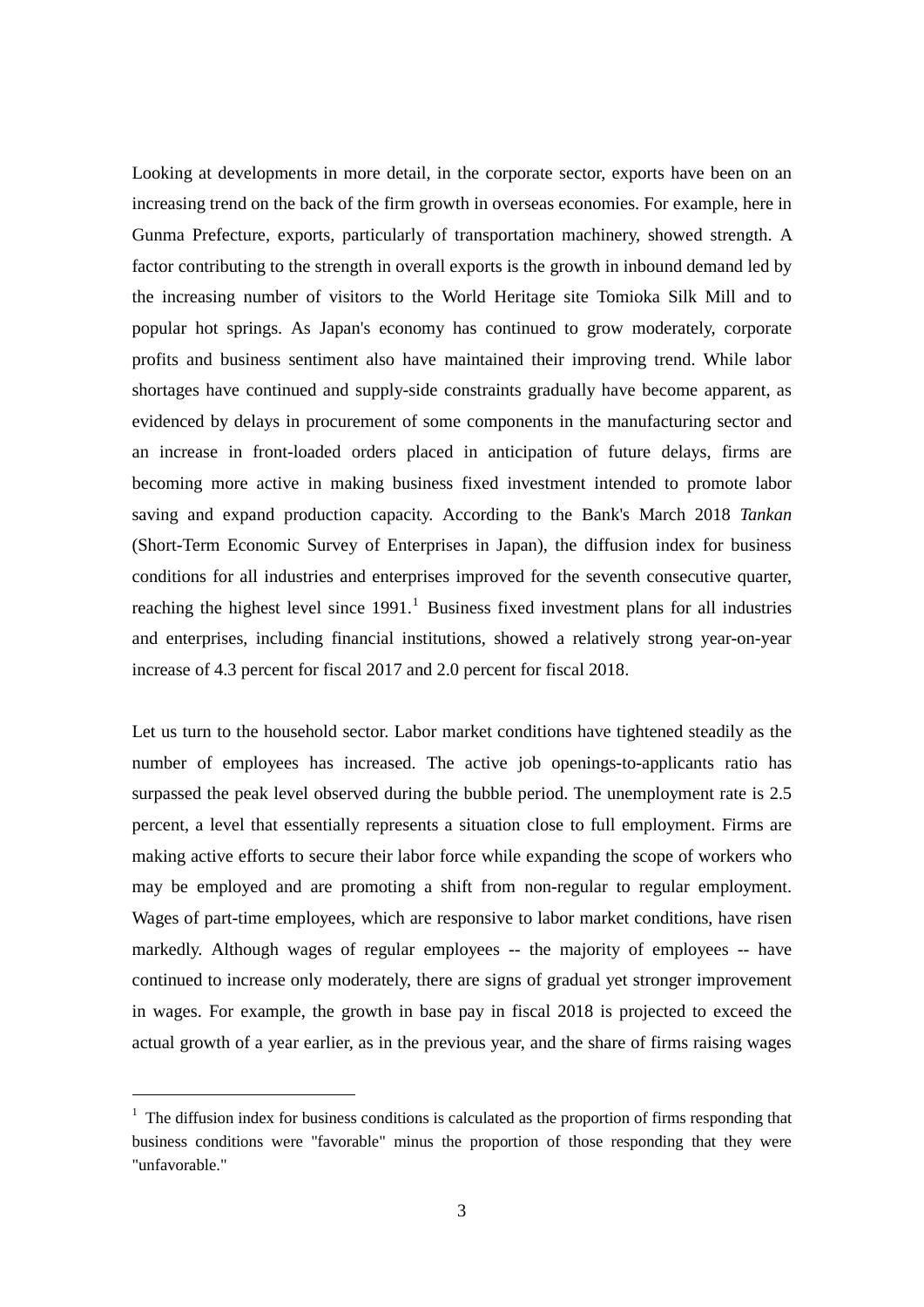of regular employees is growing. With the employment and income situation improving, as I have mentioned, private consumption also has been increasing moderately.

# **C. Outlook for Japan's Economy**

As for the outlook, Japan's economy is likely to continue its moderate expansion, supported by the highly accommodative financial conditions and stimulative fiscal measures. In line with the firm growth in overseas economies, exports are likely to maintain their increasing trend. As a virtuous cycle operating from income to spending is being maintained in both the corporate and household sectors, business fixed investment and private consumption are also likely to follow an uptrend. I believe that the impact of the consumption tax hike scheduled for 2019 is highly uncertain, yet most likely to be smaller than the impact of the tax hike in 2014. At the time of the previous consumption tax hike, the last-minute rise in demand before the hike and the ensuing fallback in demand turned out to be strong, particularly with respect to high-priced products, not only because the margin of the hike was large but also because a second tax hike was expected down the road. Application of a reduced tax rate on some products and policies concerning the provision of free education will also contribute to lightening the burden on households.

According to the April 2018 *Outlook for Economic Activity and Prices* (hereafter the Outlook Report) released by the Bank, the median of the Policy Board members' forecasts of the real GDP growth rate in fiscal 2018 was 1.6 percent. This represents a slight upward revision of the forecast made three months ago. In fiscal 2019 and 2020, the growth rate is expected to decline to around 0.8 percent, a level close to the potential growth rate, because of such factors as a cyclical slowdown in business fixed investment and a fallback in Olympic Games-related demand.

Needless to say, the outlook is not free from uncertainty. Among the main risks, we must keep a watchful eye on overseas factors. In particular, I am concerned about a possible spread of protectionist measures in trade policy. In the past, trade and investment liberalization, coupled with the advances in technological innovation, has driven global economic growth. As new technologies have been disseminated through trade and investment activities, productivity improvement and further technological development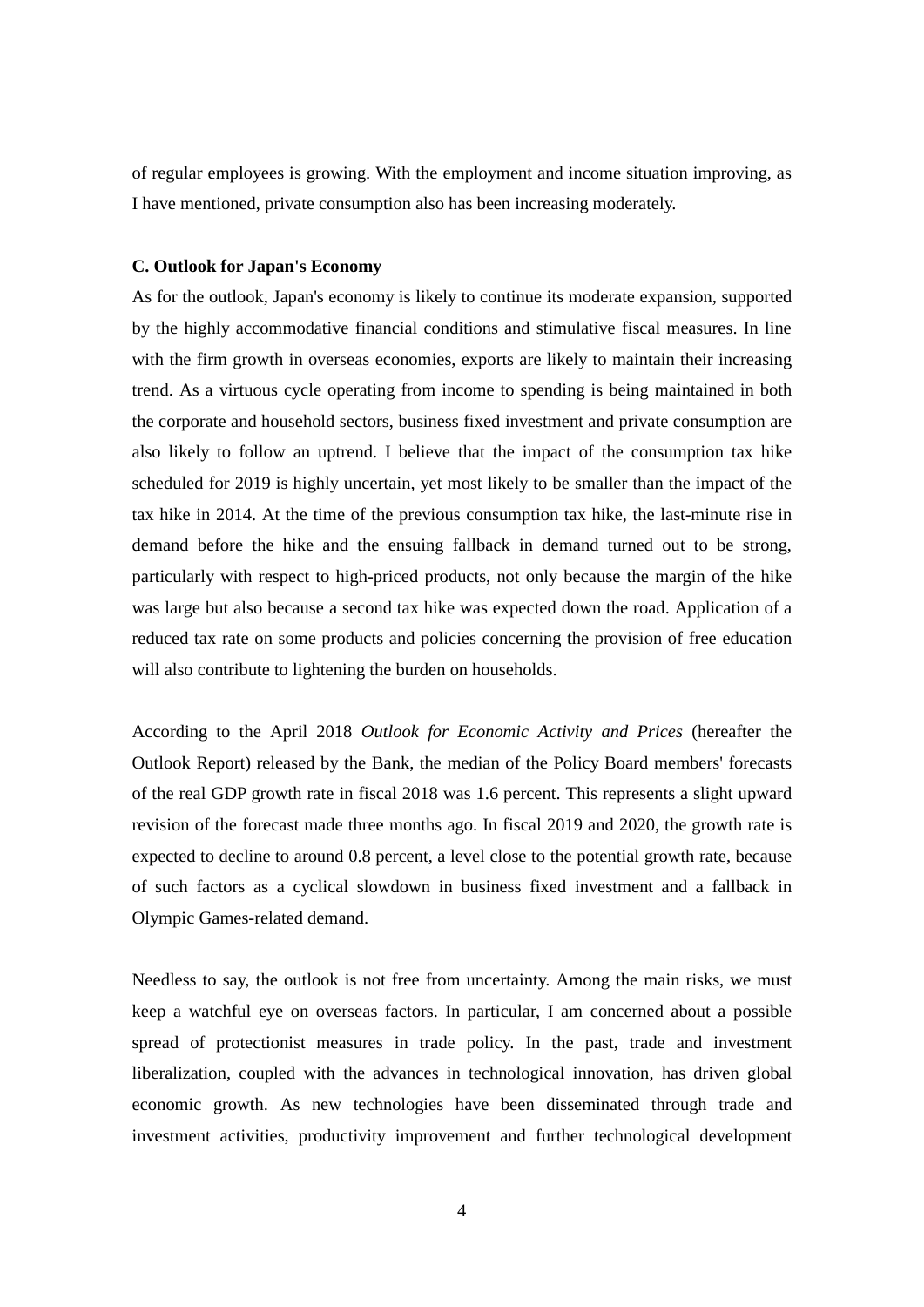have been promoted across the regions. If the protectionist mood gains traction and constrains trade and investment, the global economy could be deprived of its main growth engine. Moreover, uncertainty over the U.S. economic policy management is growing. If the inflation rate accelerates or concerns over the deterioration of the fiscal balance grow while favorable economic conditions continue and the government implements expansionary fiscal measures, there is a risk that interest rates will shoot up, triggering a stock price plunge and changes in the global flow of funds. In addition, we must keep a watchful eye on the negotiations on the United Kingdom's exit from the European Union (EU) and geopolitical risks related to North Korea and the Middle East. All these risk factors could significantly affect Japan; therefore, while continuing to pay due attention to them, the Bank will closely examine developments at home and abroad.

# **II. Prices**

# **A. Current Situation**

Next, I will turn to price developments. The year-on-year rate of change in the consumer price index (CPI) for all items less fresh food for April, which was released on May 18, 2018, was 0.7 percent. The rise in energy prices has contributed considerably to the increase in the CPI. Meanwhile, the increase in the CPI for all items less fresh food and energy for April remained only moderate, with the year-on-year rate of change standing at 0.4 percent.

Despite the continued improvement in economic conditions, the growth in wages and prices has been sluggish, and various factors have been pointed out as the causes. I am paying particular attention to the changes in the economy's supply capacity. For example, while the tightness in labor market conditions has been highlighted by the media, the labor force participation rate, which had been trending downward, has started to rise, partly as a result of various initiatives conducted by the government and firms. In addition, the number of employees who have reluctantly accepted non-regular employment -- due to a lack of opportunities to work as regular employees -- is declining. This is because firms are promoting a shift from non-regular to regular employment in order to retain their labor force. Firms also have made progress with such activities as making business fixed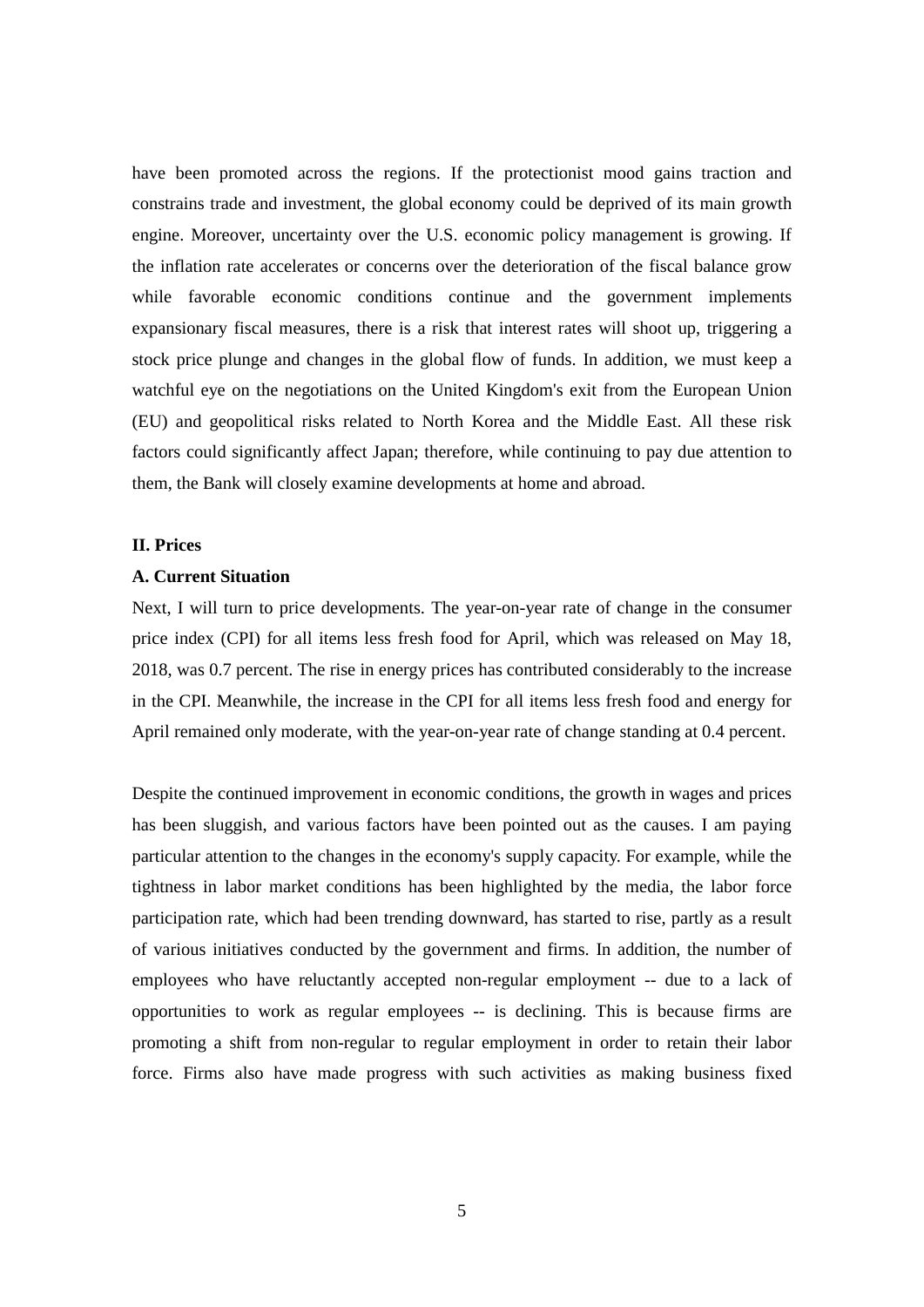investment intended to promote labor saving and streamlining their business processes.<sup>[2](#page-6-0)</sup> All of these changes lead to an expansion of the economy's supply capacity in terms of labor input and labor productivity. I believe that such expansion appears to be easing the upward pressure on wages and prices associated with an increase in demand.

# **B. Outlook**

1

That being said, I do not believe that the sluggish growth in wages and prices will continue forever. There are certain limits to the extent of such activities as raising the labor force participation rate, promoting a shift from non-regular to regular employment, and streamlining business processes. In the longer term, the effects of the expansion of supply capacity in curbing growth in wages and prices are expected to decline in due course.

Meanwhile, the expansion of the economy's supply capacity will strengthen the economy's growth potential. If expectations for growth increase on the back of the continued expansion of supply capacity, thereby increasing expectations of households regarding permanent income and of firms about future earnings, this may push up wages and prices through active consumption and business fixed investment.

As I explained so far, although the recent expansion of the economy's supply capacity may delay growth in wages and prices in the short term, it is unlikely to become a factor that will keep wages and prices at low levels in the long term. As wages and prices start increasing, the public's inflation expectations are likely to rise through the adaptive formation mechanism. Therefore, my judgment is that the momentum toward achieving the Bank's 2 percent price stability target is being maintained. According to the April 2018 Outlook Report, the medians of the Policy Board members' forecasts of the year-on-year rate of change in the CPI for all items less fresh food were 1.3 percent for fiscal 2018 and 1.8 percent for fiscal 2019 and 2020, excluding the effects of the consumption tax hike.

<span id="page-6-0"></span><sup>2</sup> The annex to the *Regional Economic Report* (available only in Japanese) released in December 2017 presents some cases of firms' initiatives taken toward improving productivity.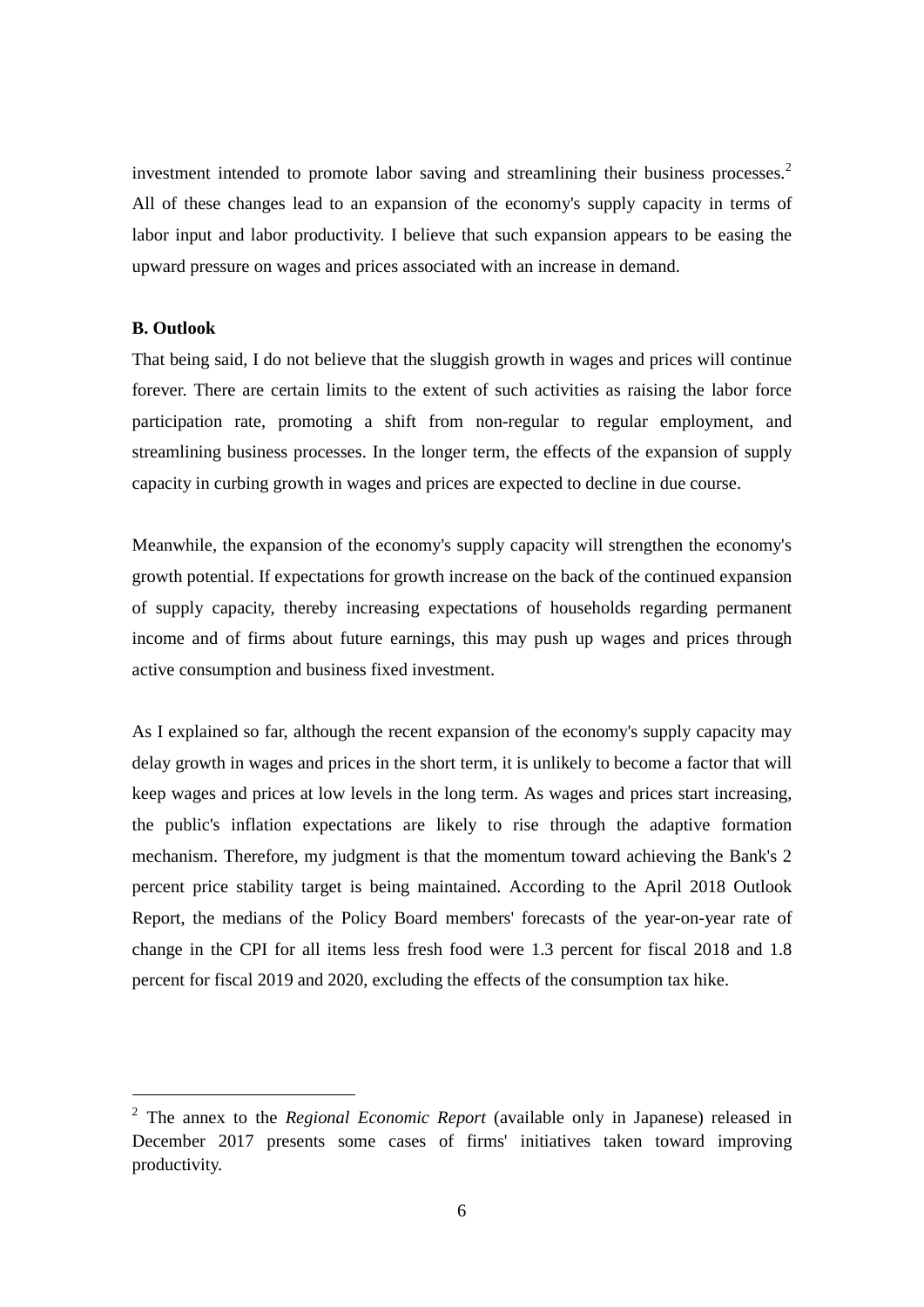#### **III. Monetary Policy**

## **A. Quantitative and Qualitative Monetary Easing (QQE) with Yield Curve Control**

In September 2016, the Bank introduced QQE with Yield Curve Control as a new framework for strengthening monetary easing. This framework consists of two main components.

One of the two is yield curve control, whereby the Bank facilitates the formation of shortand long-term interest rates that are considered most appropriate in light of the 2 percent price stability target. In the Bank's current guideline for market operations, the short-term policy interest rate is set at minus 0.1 percent and the target level for yields on 10-year Japanese government bonds (JGBs) is set at around 0 percent. This is intended to support proactive economic activities by Japanese firms and households through maintaining highly accommodative financial conditions.

The other main component is the inflation-overshooting commitment. This represents the Bank's strong commitment to continuing to expand the monetary base until the observed year-on-year rate of increase in the CPI, for all items less fresh food, exceeds the price stability target of 2 percent and stays above the target in a stable manner. In Japan, the inflation rate has remained stable at low levels over a long period of time. For Japanese firms and households, the low inflation rate has become a quite natural condition that serves as a premise for conducting economic activities. Going forward, in order to raise prices in a stable manner, it is necessary to encourage firms and households to change their behavior patterns by making them actually experience an inflation rate higher than 2 percent.

# **B. Future Conduct of Monetary Policy**

In light of the recent relative weakness of prices, I believe that it is appropriate for the Bank, for the time being, to maintain the accommodative financial conditions with persistence under the current policy framework. While doing so, the Bank needs to keep in mind the following two factors.

First, it is necessary to keep a careful watch on preventing a significant supply-demand imbalance. As I mentioned earlier, the pace of the expansion of the economy's supply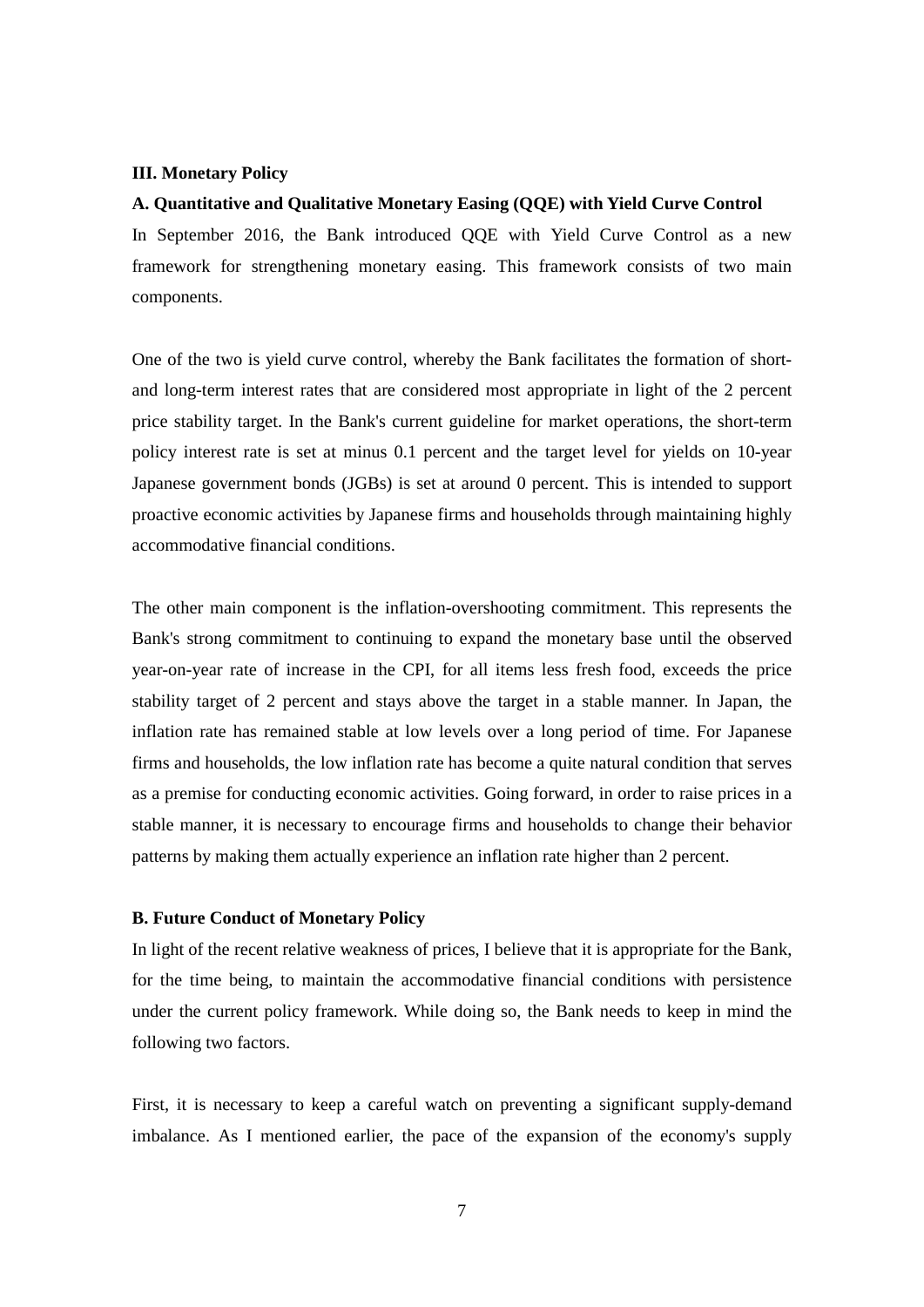capacity eventually may slow in the longer term. Meanwhile, yield curve control contains a mechanism of amplifying its own easing effect as inflation expectations rise and the economy's growth potential increases. In this respect, it is possible that changes in the supply-demand balance will occur in line with the slowdown in the pace of expansion of the supply capacity and the strengthening of the effects of demand-stimulating measures taken on the monetary front. If a significant deterioration in the supply-demand balance is left unattended for a long time, this may unnecessarily cause sharp economic swings. I will discuss this point later in more detail.

Second, it is necessary to pay due attention to not making the financial system unstable by maintaining accommodative financial conditions over a long period of time. According to the Bank's assessment presented in the April 2018 *Financial System Report*, although Japan's financial system as a whole is not showing any sign of overheating, some indicators, such as the lending attitudes of financial institutions, are very close to a state of overheating. Furthermore, if the low interest rate environment continues and downward pressure on financial institutions' profits becomes prolonged, the functioning of financial intermediation may be undermined.

I believe that the Bank will need to review these points at each Monetary Policy Meeting and, as necessary, consider in earnest the most appropriate monetary policy.

# **IV. Changes in the Economy's Supply Capacity and Conduct of Monetary Policy**

So far, I have mentioned several factors associated with the expansion of the economy's supply capacity as the causes of the delay in growth in wages and prices. From now, although there will be a degree of overlap with some of the points I have touched upon earlier, I will discuss somewhat longer-term changes in the supply capacity of Japan's economy and how monetary policy should be conducted in response to the changes.

# **A. Changes in the Economy's Supply Capacity**

In Japan, various changes have taken place in the economy's supply capacity since the 1990s due to deficient demand and deflation that have lasted for a protracted period. Based on the experience of struggling to overcome excessive employment, firms tightened their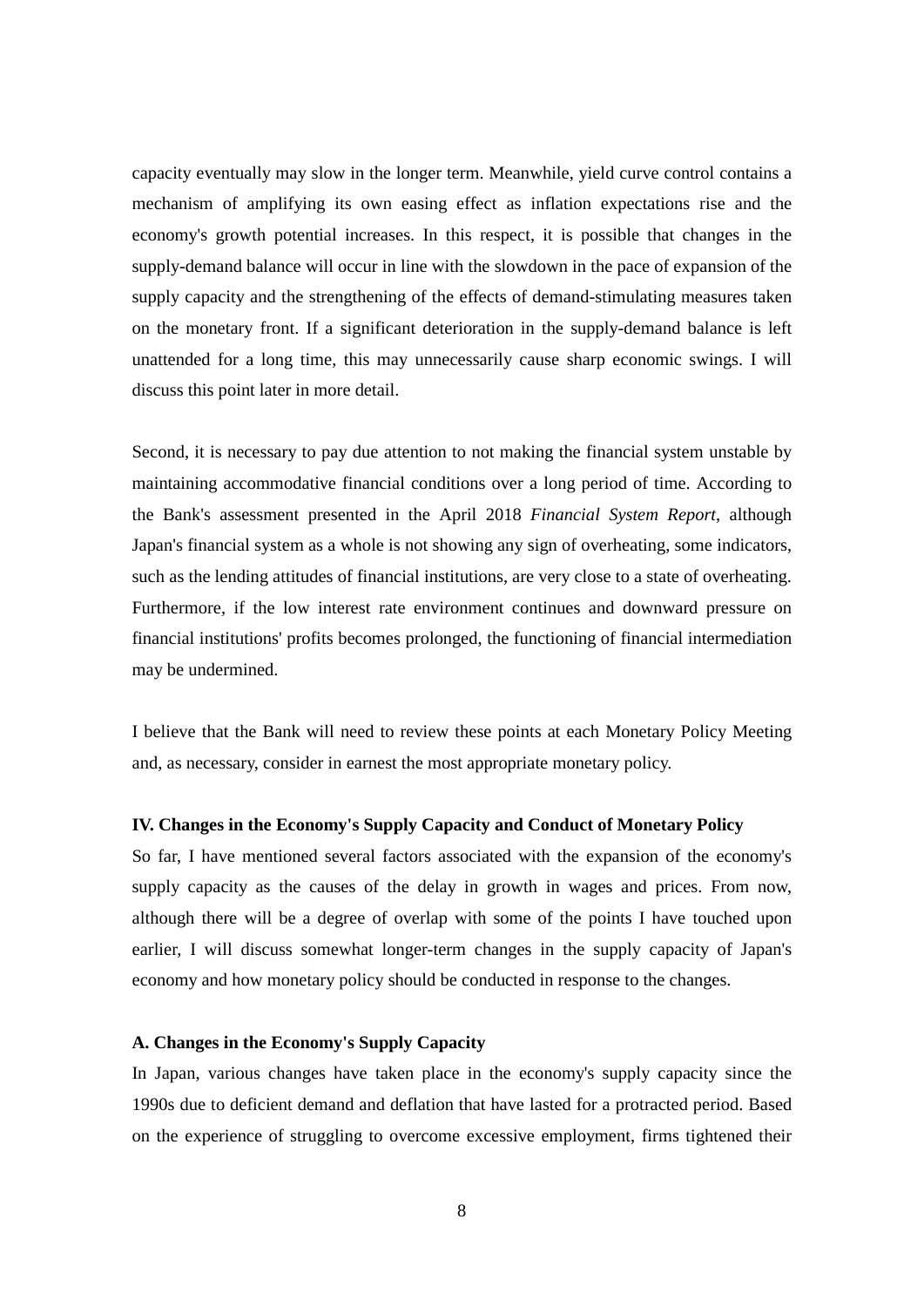employment stance and promoted a shift to non-regular employment. Consequently, an increasing number of people gave up on seeking jobs or reluctantly accepted non-regular employment as they could not obtain their ideal jobs. In addition, because firms reined in new business fixed investment in order to reduce excess production capacity, their capital stock became obsolete and new technologies were not necessarily introduced actively. Moreover, excessive competition among firms to provide extravagant services or excessively cut the prices of their services or products was seen everywhere, and this may have led in part to the decline in labor productivity. The mechanism by which an economic downturn, which fundamentally is a cyclical phenomenon, exerts downward pressure on the economy's long-term growth potential by affecting the supply capacity is called "hysteresis." In Japan, the hysteresis has indeed occurred under the successive and serious economic downturns.

On the other hand, recently, the economy's supply capacity appears to be expanding rapidly with the waning effects of hysteresis that occurred in the past. For example, there are increasing opportunities for those who potentially have the willingness to work to participate in the labor market and for those who have reluctantly accepted non-regular employment to obtain regular employment. Firms are also starting to undertake postponed business fixed investment, and are proceeding with efforts to streamline their business processes through suspending the provision of extravagant services and reassigning employees to new positions. As labor input has increased and labor productivity has risen through these changes, the long-term growth potential of Japan's economy, which declined substantially in the past, is gradually strengthening again. Currently, Japan's economy may be referred to as being in a rehabilitation process to regain its fundamental strength.

The effects of hysteresis have been pointed out in overseas economies as well. These effects have attracted increased attention, especially as the economic growth trend has shifted downward globally since the financial crisis in the latter half of the 2000s. Since the early 1990s, however, the growth trend in Japan's economy has marked falls ahead of those in other economies following each successive and serious economic downturn. In this respect, there is a possibility that the effects of hysteresis remain relatively strong in Japan. For example, Japan's low labor productivity is well known as being lower than that of other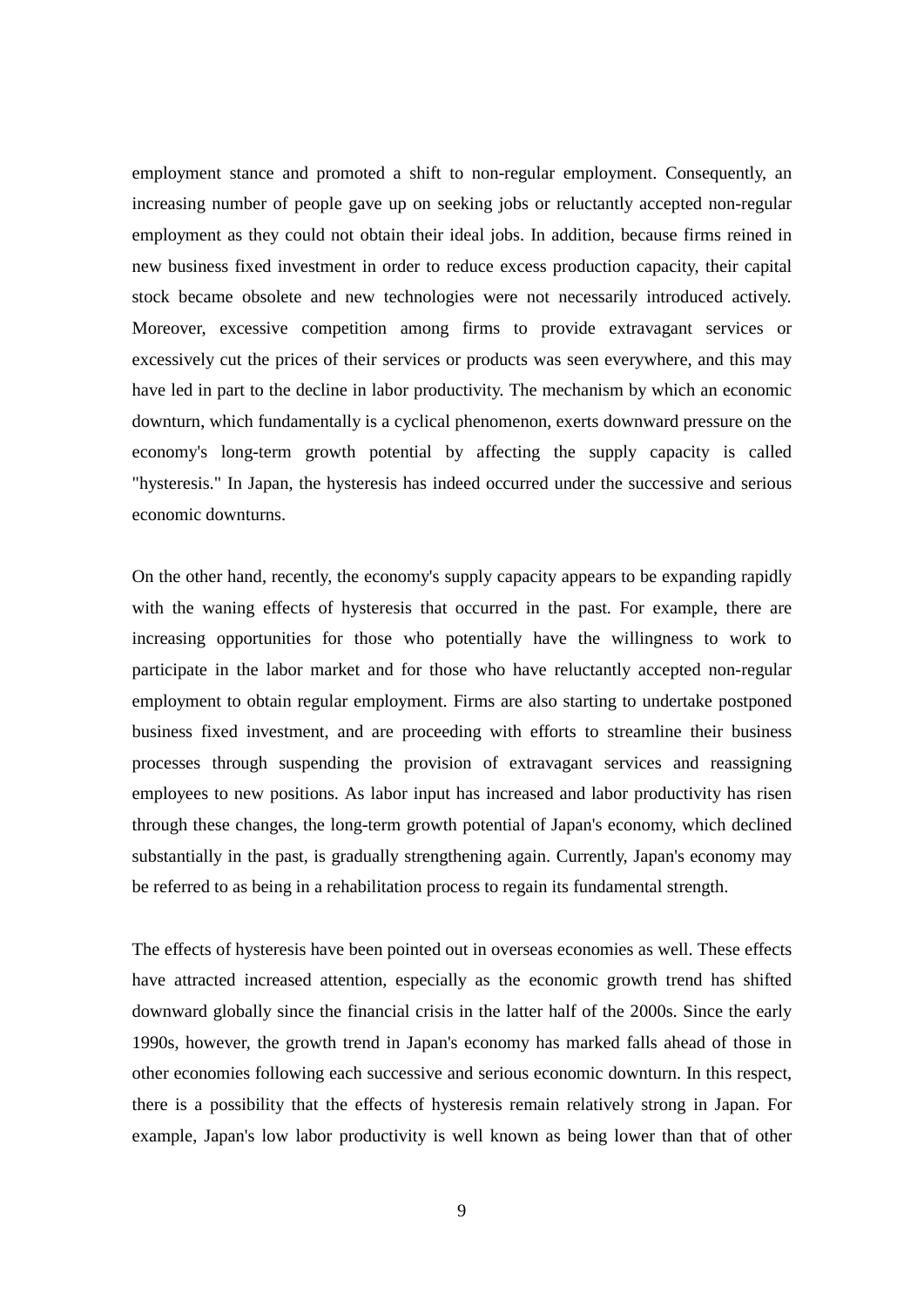advanced economies. If we take a look at this situation from another perspective, it can be said that there is ample room for Japan to expand its economy's supply capacity as the effects of hysteresis dissipate. Indeed, Japan's labor productivity recently has been improving at a relatively fast pace to catch up with other economies.

The expansion of the economy's supply capacity, in the short term, has been working in the direction of easing the upward pressure on wages and prices associated with an increase in demand. However, there is no need to be unduly pessimistic about the current situation. As I mentioned earlier, the momentum toward achieving the price stability target is being maintained. In addition, we should not focus solely on raising prices. It is desirable that prices rise moderately as the quality of people's lives improves. Recently, an increasing number of people are participating in the labor market in ways that meet their wishes, and firms are promoting a shift to more efficient and adequate work practices. As a result, the economy's long-term growth potential is also beginning to be raised. I believe that these changes will indeed enrich people's lives.

# **B. Framework of Monetary Policy**

Based on what I have presented, I would now like to reconsider the framework of monetary policy. My view is that monetary policy should aim at maintaining somewhat tight supply-demand conditions, which are currently in place, for as long as possible.

As I have explained, I believe that Japan's economy at present, except for sluggish inflation, is in a very favorable condition. Driven by an increase in demand, various benefits stemming from the expansion of the supply capacity have been brought about. It is possible that these benefits are relatively large as the adverse effects of hysteresis that occurred in the past have remained strong in Japan.

Of course, this does not mean that a rise in prices is unwelcome. The Bank should achieve the price stability target at the earliest possible time. Note, however, that we should not misunderstand the meaning of "at the earliest possible time." This does not mean that the Bank should try to achieve the target at whatever cost. Its mission, as stipulated in the Bank of Japan Act, is "achieving price stability, thereby contributing to the sound development of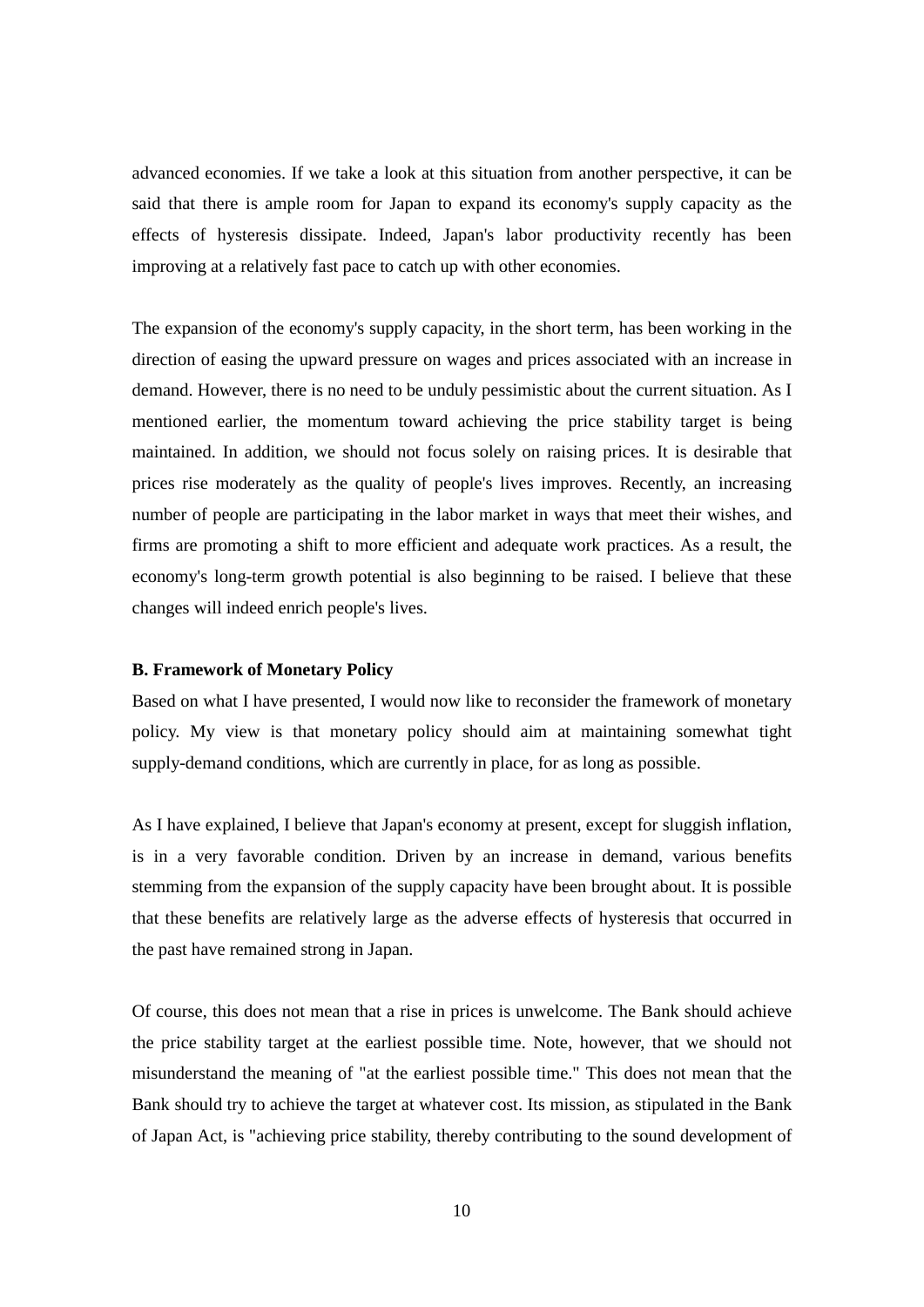the national economy." If sound development of the economy is hindered as a consequence of a rise in prices, this will confuse the essential with the unessential.

For example, because of the relatively slow pace of change in the supply capacity, if the pace of increase in demand accelerates, prices might rise significantly due to increased supply-side constraints. However, if economic swings amplify in this way, there is concern that various harmful effects, such as a decline in the efficiency of resource allocation, might arise. The Bank will then be rushed into tightening its monetary policy, possibly resulting in the reversal of hysteresis left undone. Most of all, price rises attained in this way will not be stable over the long term, and nobody will want such a circumstance.

With the understanding just described, it is essential to aim at achieving the price stability target while benefiting from the waning effects of hysteresis brought about by maintaining somewhat tight supply-demand conditions. I should add that there is no universal monetary policy measure that should be taken to this end. As I mentioned earlier, from a somewhat longer-term perspective, the room for expanding the economy's supply capacity will narrow in due course as the effects of hysteresis dissipate further. On the other hand, if inflation expectations rise or the economy's long-term growth potential increases, the demand-stimulating effects of yield curve control will strengthen. On this point, when conducting monetary policy in the future, I believe that the Bank, as necessary, should consider without prejudgment the most appropriate policy while paying close attention to preventing a significant supply-demand imbalance that might be caused by the described changes in the external environment.

### **C. Uncertainty and Communication**

Lastly, I would like to point out that there is a certain degree of uncertainty over how the economy's supply capacity will change in the future. There are various arguments concerning the extent to which the adverse effects of past hysteresis can be reversed; apparently, no consensus has been reached in academic or other circles. Moreover, as a matter of course, changes in the supply capacity of Japan's economy are attributable not only to hysteresis but also to more structural factors, such as demographics. Therefore, it is difficult to accurately make a forecast on the extent to which the expansion of the supply